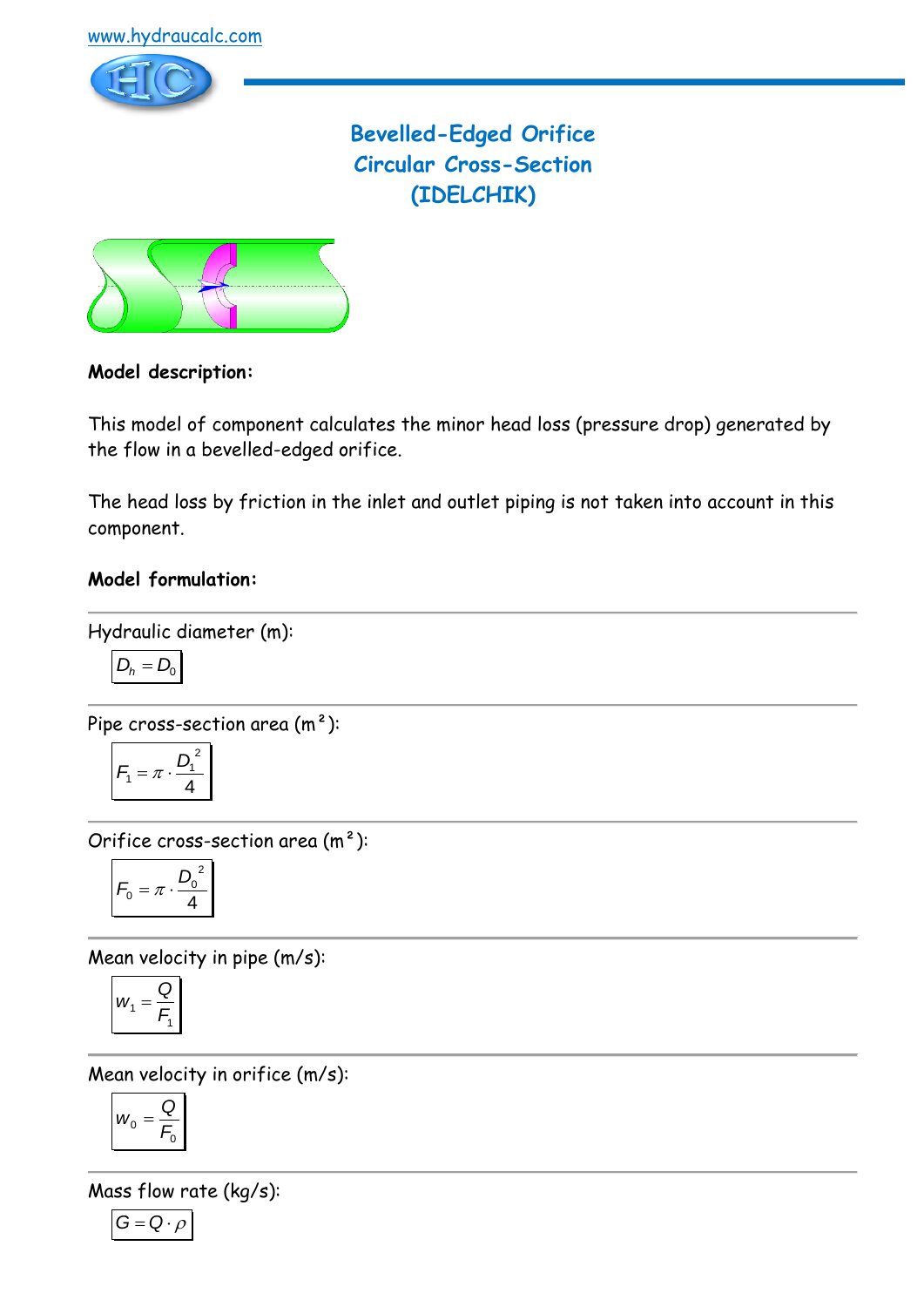Reynolds number in pipe:

$$
\mathsf{Re}_1 = \frac{w_1 \cdot D_1}{v}
$$

Reynolds number in orifice:

$$
\mathsf{Re}_0 = \frac{w_0 \cdot D_0}{v}
$$

Local resistance coefficient:

 $\blacksquare$  Re<sub>0</sub>  $\geq 10^5$ 



with :

Coefficient of effect of the orifice thickness:

$$
\zeta' = 0.13 + 0.34 \cdot 10^{-\left(3.4 \cdot \frac{1}{D_h} + 88.4 \cdot \left(\frac{1}{D_h}\right)^{2.3}\right)}
$$

([1] diagram 4-16)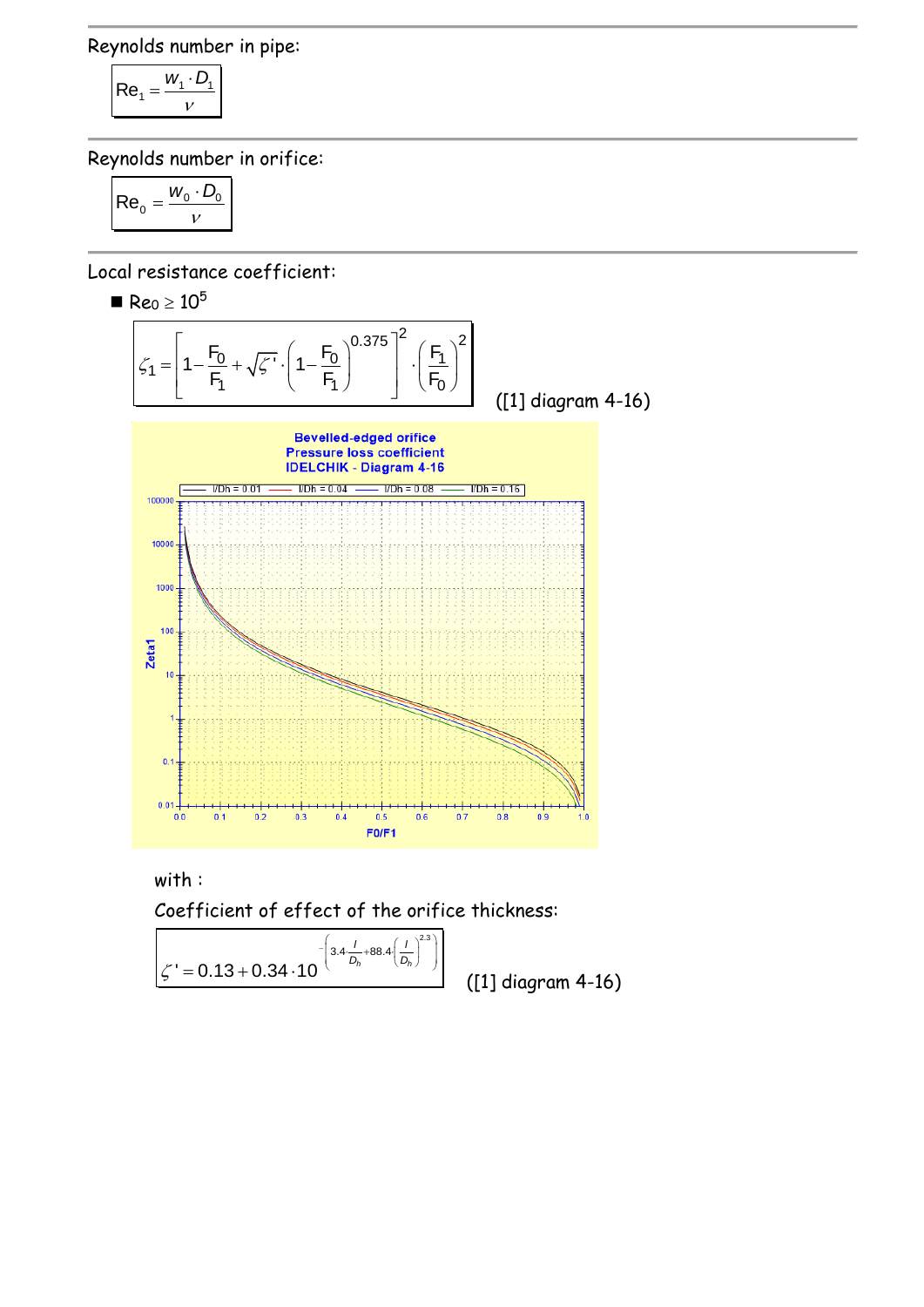

$$
Re_0 \leq 10^5
$$

Quadratic local resistance coefficient:  
\n
$$
\zeta_{1quad} = \left[1 - \frac{F_0}{F_1} + \sqrt{\zeta'} \cdot \left(1 - \frac{F_0}{F_1}\right)^{0.375}\right]^2 \cdot \left(\frac{F_1}{F_0}\right)^2
$$
\n(11) diagram 4-1

([1] diagram 4-16)

Velocity factor:





Contraction factor: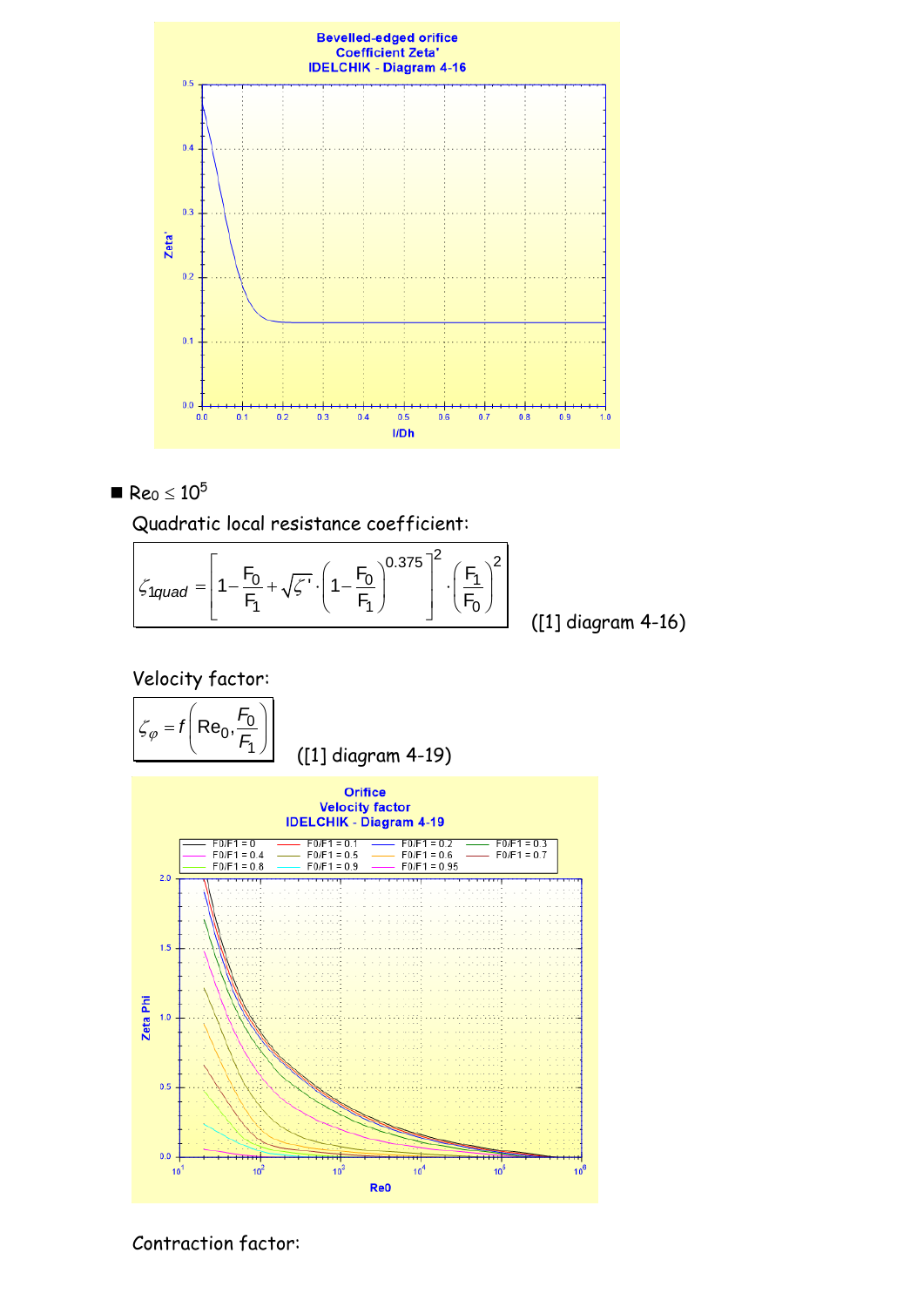

Local resistance coefficient:

 $\bullet$  30 < Re<sub>0</sub> < 10<sup>5</sup>

$$
\mathcal{L}_{1} = \mathcal{L}_{\varphi} \cdot \left(\frac{F_{1}}{F_{0}}\right)^{2} + \overline{\varepsilon}_{0} \text{Re} \cdot \mathcal{L}_{1quad}
$$
 (11) diagram 4-19)

•  $10 < Re_0 \leq 30$ 

$$
\zeta_1 = \frac{33}{\text{Re}_0} \cdot \left(\frac{F_1}{F_0}\right)^2 + \overline{\varepsilon}_{0\text{Re}} \cdot \zeta_{1quad}
$$

([1] diagram 4-19)

•  $Re_0 \le 10$ 

$$
\zeta_1 = \frac{33}{\text{Re}_0} \cdot \left(\frac{F_1}{F_0}\right)^2
$$
 (11) diagram 4-19)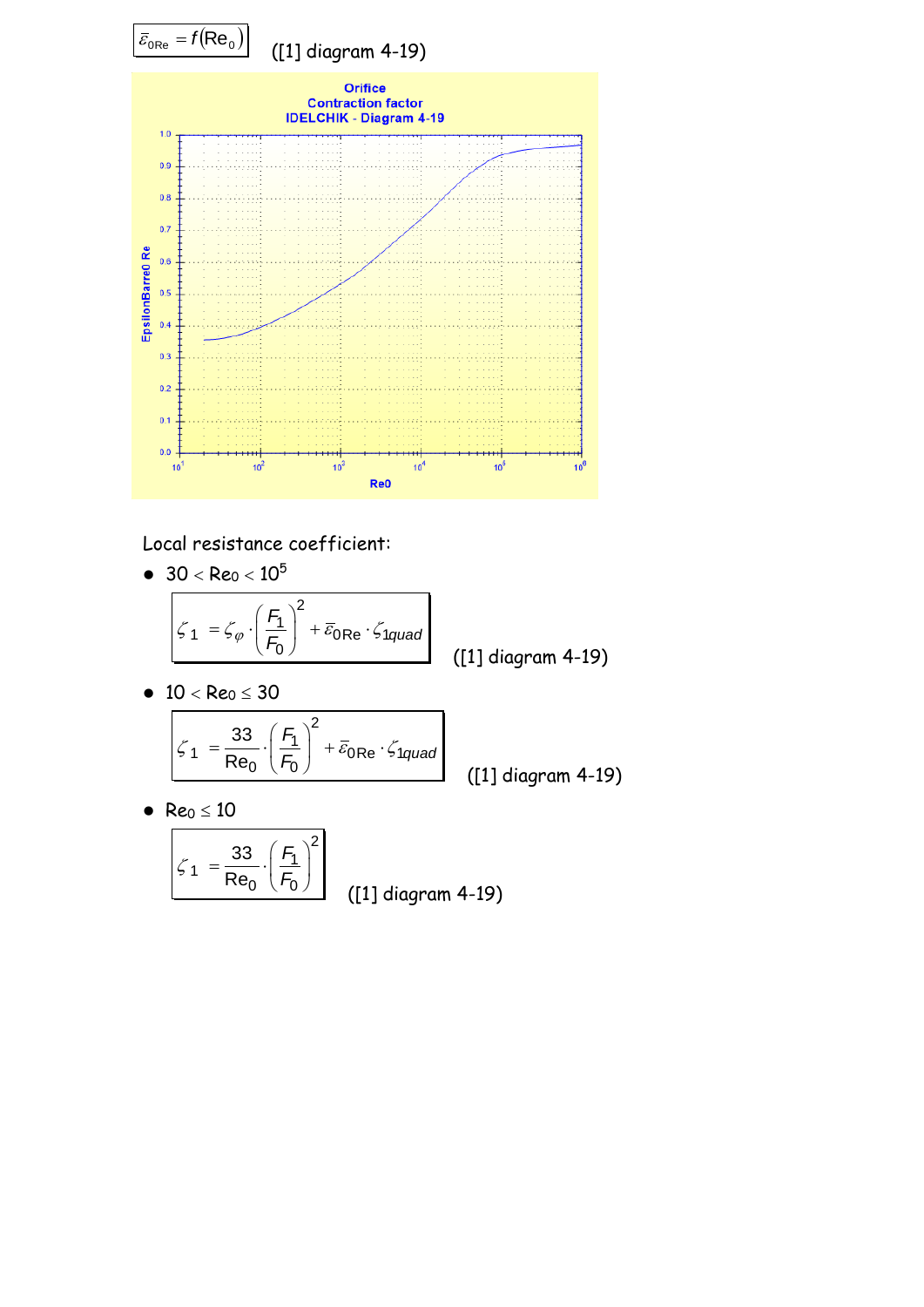

$$
I/Dh = 0.1
$$

Pressure loss coefficient (based on the mean pipe velocity):

$$
\zeta = \zeta_1
$$

Total pressure loss (Pa):

$$
\Delta P = \zeta \cdot \frac{\rho \cdot w_1^2}{2}
$$

Total head loss of fluid (m):

$$
\Delta H = \zeta \cdot \frac{w_1^2}{2 \cdot g}
$$

Hydraulic power loss (W):

 $Wh = \Delta P \cdot Q$ 

# **Symbols, Definitions, SI Units:**

- D<sup>h</sup> Hydraulic diameter (m)
- D<sub>1</sub> Pipe internal diameter (m)
- D<sup>0</sup> Orifice diameter (m)
- $F_1$  Pipe cross-sectional area  $(m^2)$
- $F_0$  Orifice cross-sectional area  $(m<sup>2</sup>)$
- $Q$  Volume flow rate  $(m^3/s)$
- G Mass flow rate (kg/s)
- $w_1$  Mean velocity in pipe  $(m/s)$
- $w_0$  Mean velocity in orifice  $(m/s)$
- l Orifice thickness (m)
- Re<sup>1</sup> Reynolds number in pipe ()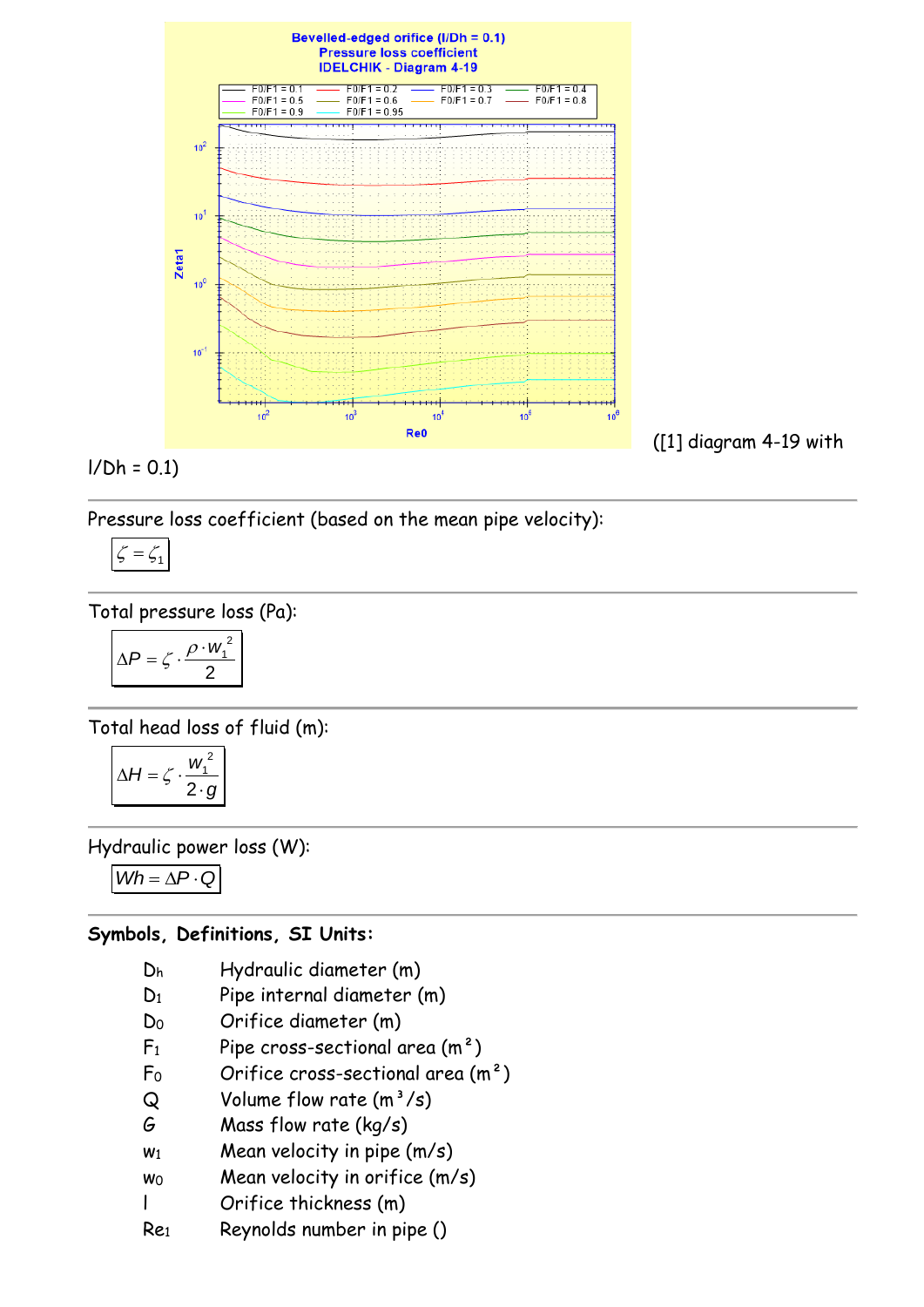| Reo<br>$\zeta'$<br>$\zeta$ <sub>1quad</sub> | Reynolds number in orifice ()<br>Coefficient of effect of the orifice thickness ()<br>Quadratic local resistance coefficient determined as Re = $10^5$ () |
|---------------------------------------------|-----------------------------------------------------------------------------------------------------------------------------------------------------------|
| $\zeta_{\varphi}$                           | Velocity factor ()                                                                                                                                        |
| E0Re                                        | Contraction factor ()                                                                                                                                     |
| $\zeta_1$                                   | Local resistance coefficient ()                                                                                                                           |
| ζ                                           | Pressure loss coefficient (based on the mean pipe velocity) ()                                                                                            |
| $\Delta P$                                  | Total pressure loss (Pa)                                                                                                                                  |
| $\Delta H$                                  | Total head loss of fluid (m)                                                                                                                              |
| Wh                                          | Hydraulic power loss (W)                                                                                                                                  |
| ρ                                           | Fluid density $(kq/m^3)$                                                                                                                                  |
| $\mathbf v$                                 | Fluid kinematic viscosity $(m^2/s)$                                                                                                                       |
|                                             | Gravitational acceleration $(m/s^2)$                                                                                                                      |

## **Validity range:**

- any flow regime: laminar and turbulent
- stabilized flow upstream of the orifice
- angle at the top of the truncated cone between 40 ° and 60 °

## **Example of application:**